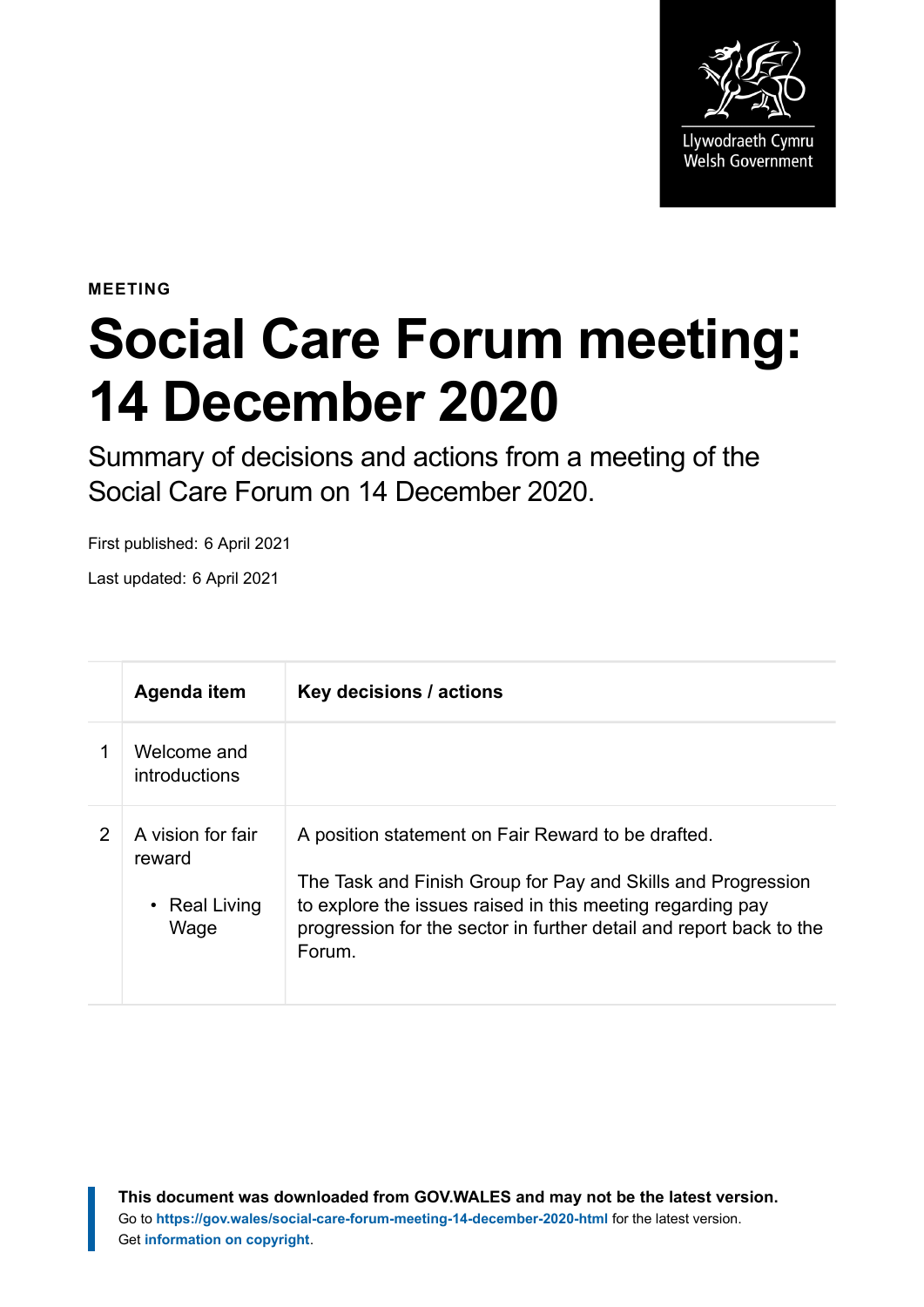|   | Agenda item                                                          | Key decisions / actions                                                                                                                                                                                                                                                                                                                                                                                                                                                                                                                                                                                                                                                                |
|---|----------------------------------------------------------------------|----------------------------------------------------------------------------------------------------------------------------------------------------------------------------------------------------------------------------------------------------------------------------------------------------------------------------------------------------------------------------------------------------------------------------------------------------------------------------------------------------------------------------------------------------------------------------------------------------------------------------------------------------------------------------------------|
| 3 | A vision for fair<br>reward<br>Collective<br>$\bullet$<br>Bargaining | A Task & Finish Group for Collective Bargaining to be<br>established to meet in the New Year.                                                                                                                                                                                                                                                                                                                                                                                                                                                                                                                                                                                          |
| 4 | Communications<br>and a timetable<br>for position<br>statements      | A timetable and proposed position statement to be presented to<br>members to agree at the meeting in January.                                                                                                                                                                                                                                                                                                                                                                                                                                                                                                                                                                          |
| 5 | Update on Task<br>& Finish Groups                                    | <b>Personal Assistants:</b><br>A paper outlining high level objectives to inform a research<br>$\bullet$<br>specification has been developed. This will be discussed at<br>a meeting this week with colleagues form Knowledge and<br>Analytical Services with a view to drawing up a full<br>specification.<br>• Next meeting scheduled for 16th December 2020.<br>Pay and Skills:<br>• First meeting scheduled for 16th December 2020<br>Safety:<br>Members and CIW agreed to undertake further work to<br>$\bullet$<br>identify best practice. Representative of the Health and<br>Safety Executive to be invited to next meeting.<br>Next meeting scheduled for 23rd February 2021. |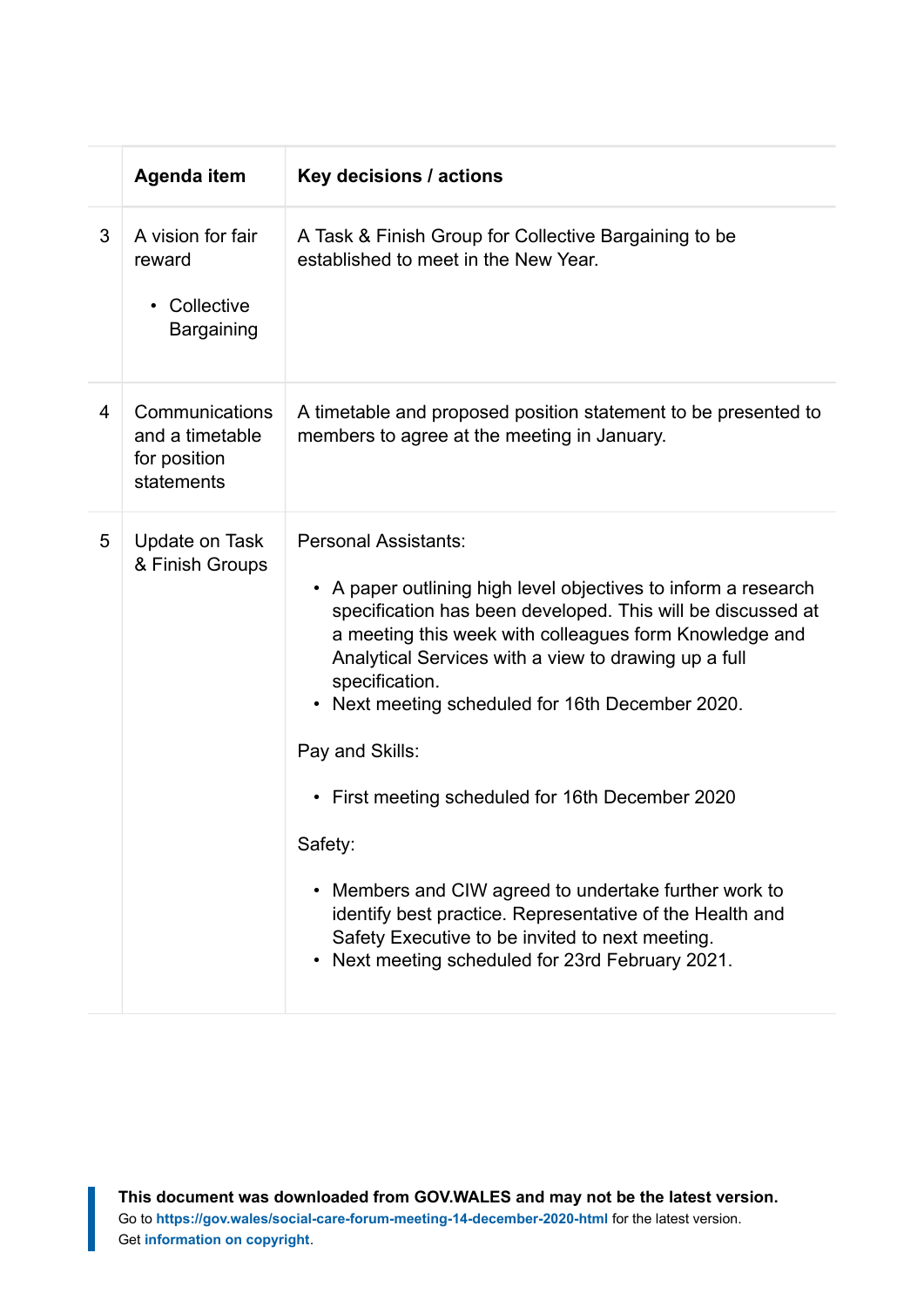|   | Agenda item                                     | Key decisions / actions                                                                                                    |
|---|-------------------------------------------------|----------------------------------------------------------------------------------------------------------------------------|
| 6 | Minutes and<br>actions from the<br>last meeting | Minute to be updated to record that it was agreed that Safety<br>would be added as stand-alone item in the Work Programme. |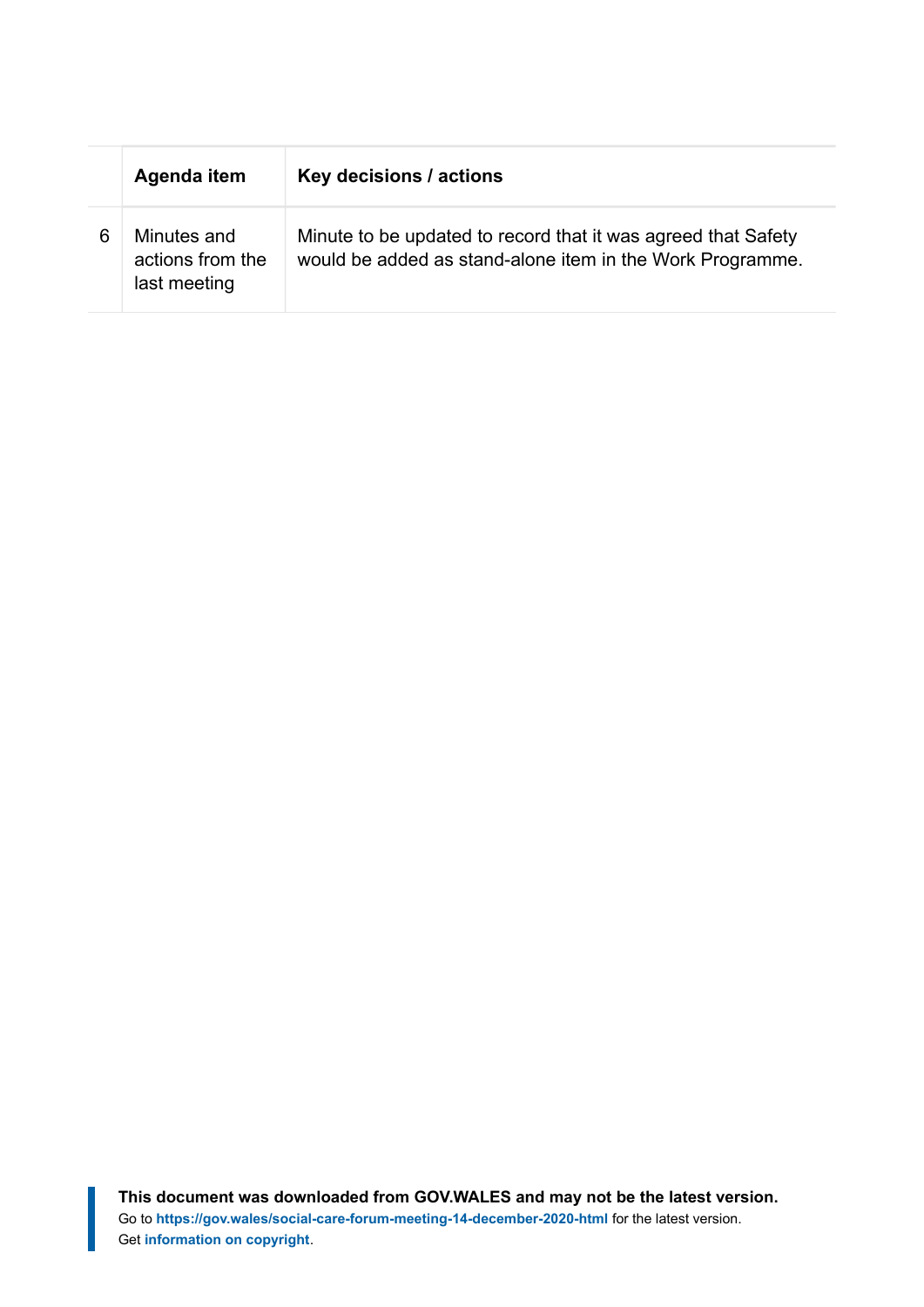## **About this document**

This document is a copy of the web page **[Social Care Forum meeting: 14](https://gov.wales/social-care-forum-meeting-14-december-2020-html) [December 2020](https://gov.wales/social-care-forum-meeting-14-december-2020-html)** downloaded.

Go to **<https://gov.wales/social-care-forum-meeting-14-december-2020-html>** for the latest version.

This document may not be fully accessible, for more information refer to our **[accessibility statement](https://gov.wales/accessibility-statement-govwales)**.

Get **[information on copyright](https://gov.wales/copyright-statement)**.